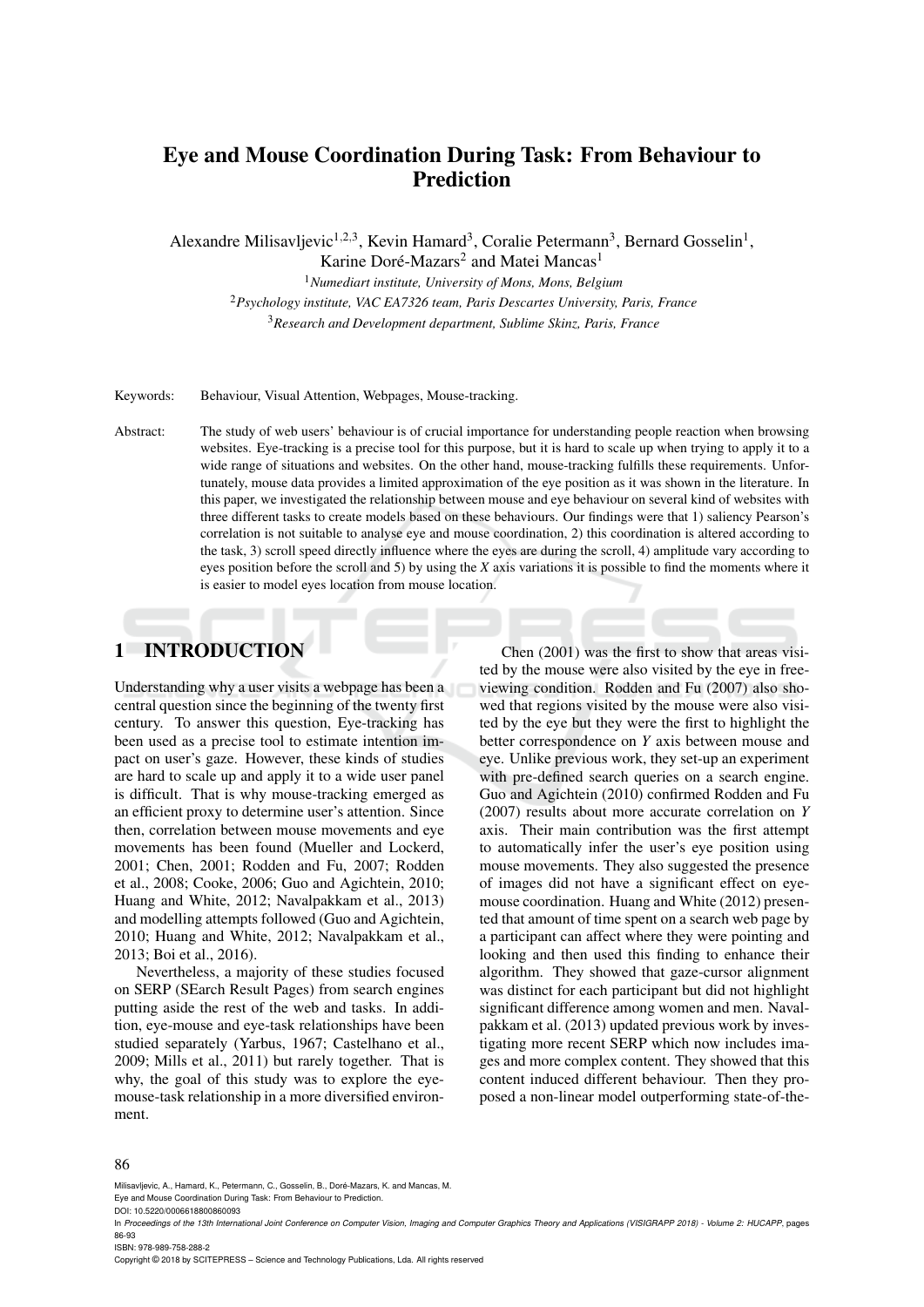| Category       | Description                       |  |  |
|----------------|-----------------------------------|--|--|
| Free viewing   | Browse the website by visiting at |  |  |
|                | least two other pages             |  |  |
|                | Browse two articles of your       |  |  |
|                | choice                            |  |  |
| Target finding | Browse the following pages: ca-   |  |  |
|                | lendar, team and news             |  |  |
|                | Buy the specific given item       |  |  |
| Text reading   | Read the two first paragraphs     |  |  |

Table 1: Generic tasks used in the study.

art models because of its non-linearity.

Our exploratory study aimed to investigate effect(s) of user's goal on eye and mouse coordination in ecological conditions (different categories of web sites, no scroll limitations). Our hypothesis was the following: there is a direct link between the eye, the mouse movements and the task which fluctuates according to the task. Thus, we could enhance the precision of the current models.

This paper was structured as follows: experiment set-up was described in section 2 followed by the results of the static and dynamic analyses in section 3. Finally we discussed and concluded the paper in section 4.

# 2 METHOD

We recruited five participants with normal or corrected-to-normal vision (4 males and 1 female) aged between 24 and 25 years from the local signal processing department. All participants were righthanded and fluent with computer operations. They were tested on 10 various websites including blogs, ecommerce platforms, etc. From the calibration phase at the beginning of the study to the end, the whole process took about 20 minutes per person.

#### 2.1 Tasks

We used a set of five tasks distributed in three classes as presented in Table 1: free viewing, target finding and text reading. The number of pages that could be visited during Free viewing tasks was limited to two but was not limited in time and participants had full scroll possibilities. The reading task was specific enough to prevent any free interpretation in order to simulate participants' willingness to read a specific paragraph. Finally, we chose two types of target finding tasks: one in which participants were instructed to find and buy an item, the second in which they had to find a given page.

#### 2.2 Set-up

To record eye movements, we used a FaceLAB 5 eyetracker at 60Hz without head constraint on a 17-inch screen set to a resolution of 1920X1080. Instructions and websites were displayed in Google Chrome maximized with a resolution of 1920X955.

To record Mouse movements we developed a plug-in using WebExtensions<sup>1</sup> standard. It took the form of an ON/OFF button on the browser top bar and has only been used by the operator. The extension monitored the following metrics: time-stamp, event type (click, movement or scroll), mouse's coordinates, offset induced by the scroll, URL and screen size. The plug-in developed in Javascript was uploading all mentioned metrics on the fly or every 50-60ms to a NodeJS<sup>2</sup> server via a socket connection. The same server inserted in real time the data in a MySQL database without further processing. The server also kept track of the page to deliver to the participant.

## 2.3 Procedure

Participants started on a homepage describing the context of the study. To visit the next planned page by the study they had to click on a Javascript bookmark situated in the browser's bookmark top bar. The first click on it led them to the first task instruction. All tasks were stored in HTML format locally. After reading the instruction, participants could once again click on the bookmark and begin the task. When the task was completed participants had to click again on the bookmark to read the next instruction and so on. At the end of the study, participants were asked to answer to a survey about there knowledge of the websites.

## 3 RESULTS

We ran three sets of analyses in order to highlight coordination between eye and mouse movements. First, we used 2D saliency metric *PCC* (Pearson's Correlation Coefficient) to check consistency between overall eye and mouse movements. Then we repeated the same analysis between participants' eyes movements. Second, we applied literature's temporal and distance estimation to our task-related context to bring out tasks' influence on eye and mouse coordination. Third, we analysed the participants' behaviour while scrolling because - at our knowledge - it

<sup>&</sup>lt;sup>1</sup>https://developer.mozilla.org/Add-ons/WebExtensions <sup>2</sup>https://nodejs.org/en/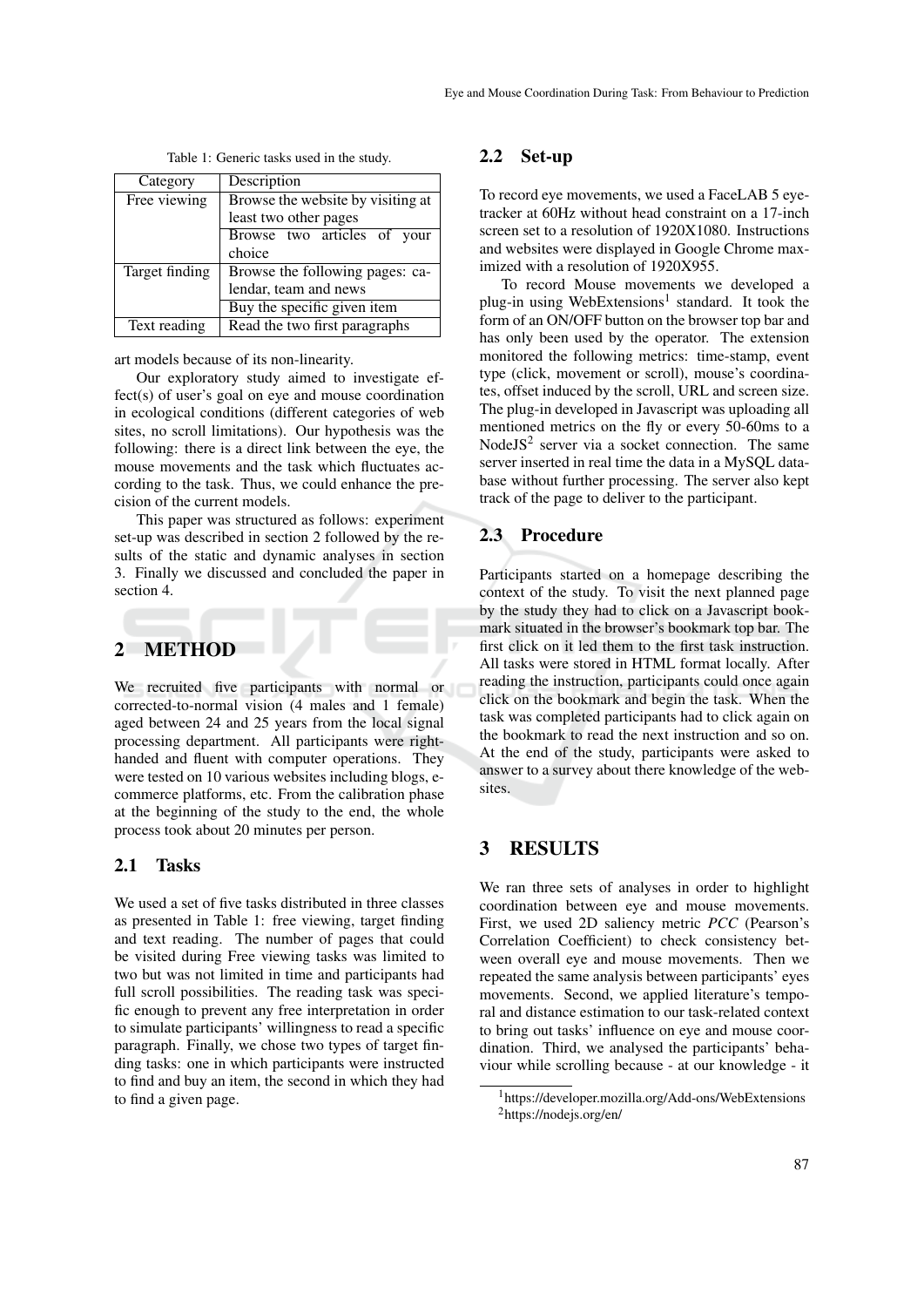

Figure 1: (a) eye fixation density map, (b) original website and (c) mouse fixation density.

has not been treated by the literature whereas it could be an essential information to the understanding of eye and mouse coordination. Finally, we used the results of the two first sets of observations to create two Gaussian-based models to approximate eye position from mouse position.

While the first approach focused on a static and spatial analysis, the second and third aimed for a dynamic analysis taking into account the temporal evolution of both eye and mouse tracks.

### 3.1 Static Fixation Densities Comparison

Pearson's Correlation Coefficient (PCC) also known as the Pearson Product-Moment Correlation (1), is a metric used in saliency maps comparison by authors like Ouerhani et al. (2004) and Le Meur et al. (2007) and used to compare fixations and mouse movements by Tavakoli et al. (2017). *PCC* has a value between -1 and 1. When the coefficient is almost equal to 1, there is a strong relationship between the two variables. The goal was to apply this metric to highlight eye and mouse coordination changes between tasks. The originality of this metric lies in the fact that it uses probability densities instead of raw variables values. To do so, we computed PCC between eyes density map and mouse density map. To obtain these maps, fixations from eye-tracking and mouse-tracking were convolved with a Gaussian filter. Thus *PCC* was computed between images (a) and (c) as shown in Figure 1.

Table 2: Pearson's correlation coefficients for intra and inter analyses.

| <b>Task</b>                                                                   | inter | intra-eye | intra-mouse |  |  |
|-------------------------------------------------------------------------------|-------|-----------|-------------|--|--|
| Free viewing                                                                  | 0.132 | 0.036     | 0.082       |  |  |
| <b>Target finding</b>                                                         | 0.171 | 0.028     | 0.107       |  |  |
| Text reading                                                                  | 0.176 | 0.440     | 0.162       |  |  |
| $P_{X,Y} = \frac{cov(X,Y)}{Var(X,Y)}$<br>(1)<br>$\frac{1}{\sigma_X \sigma_Y}$ |       |           |             |  |  |

We obtained for our three tasks classes (free viewing, target finding and text reading) defined in section 2.1 correlation scores as in Table 2, "inter" column. Both classes correlation and their relative difference remained small which showed that mousetracking could not be directly used to model eye movements. For this reason, we decided to refine the investigation based on motion dynamics in the next sections.

Furthermore, when comparing eye-tracking results between different participants on the same stimulus, we obtained results in Table 2, "intra-eye" column which showed a higher correlation for "Text reading" task than for the two others. This result confirmed that if the task and its location were precise, then most of the participants would produce similar eyegaze patterns. We observed the same behaviour for mouse tracks in Table 2, "intra-mouse" column, but with a lower overall correlation which showed that mouse behaviour remained less consistent than eye behaviour.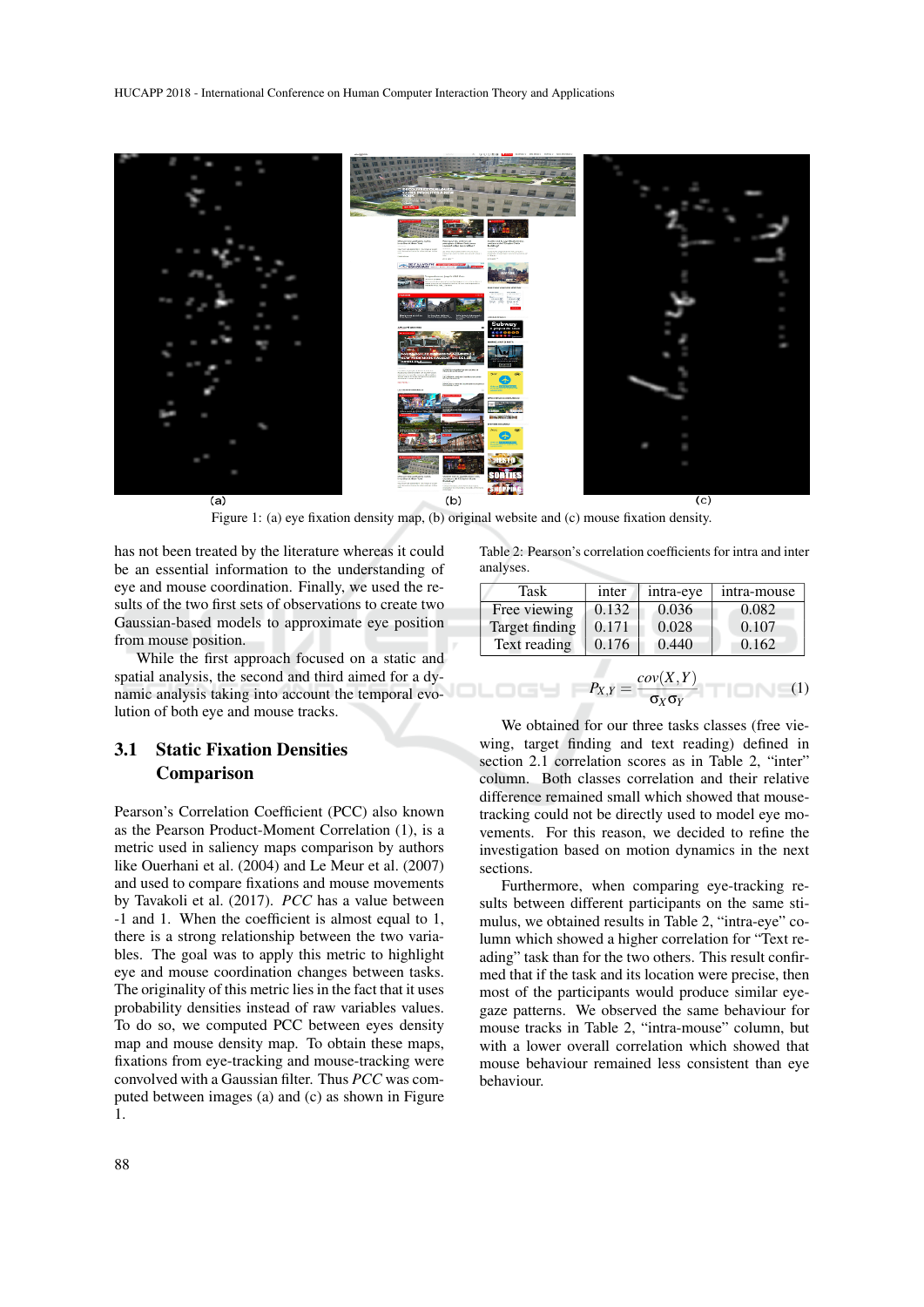

Figure 2: First column (a) is a free viewing task, second column (b) is a target finding task and third column (c) is a text reading task.

#### 3.2 Dynamic Analyses

Considering the dominant use of scroll in our experiment, modern vertically-based designs and the tend of Human eye to be more efficient horizontally, we separated *X* and *Y* coordinates to enhance granularity in our dynamic analyses. For each *X* and *Y* coordinate we got temporal vectors which were synchronized between mouse and eye. To do so, we matched eye fixations with mouse events and then down-sampled mouse data to fit eye data. We chose to not interpolate as in Deng et al. (2016) because it could have generated non-existing fixations and wrong results.

#### 3.2.1 Temporal and Distance Estimation

We observed for some participants a time shift on *Y* axis between mouse and eye with the mouse being delayed as in Figure 2 (a) and (c) right columns. This finding joined Huang and White (2012) previous work in which they detected a lag between the mouse and the eye. This could be explained by the fact that, in visual exploration context, the eye is the only mean of perception and leads the hand movements.

We computed euclidean distance (3) and obtained an eye-mouse distance of 554 pixels. This result was not in accordance with the average 229 pixels from state-of-the-art (Rodden and Fu, 2007; Guo and Agichtein, 2010; Huang and White, 2012). We then refined our analysis by separating the two axes. Using formula (2) we got a mean distance of 409 pixels for *X* axis and 291 pixels for *Y* axis. With this results

we began to have a better consistency on *Y* axis as expected. However, Bejan (2009) demonstrated that our eyes scan horizontally faster than in the vertical dimension. Based on our results, we could assumed that participants kept their mouse vertically stationary to scroll down or up and used it as a vertical pointer, allowing them to horizontally browse without difficulties. Thus the participant could easily move his eye on *X* axis more often. That is why the participant tended to move it's eye on *X* axis more often.

We then continued with separate axes to compute correlation. Compared to distances, correlation coefficients between mouse and eye were drastically different. Chen (2001) obtained a correlation of 0.58 with more than 50% of the pages associated with correlations larger than 0.8. In our study, we measured a mean correlation of 0.64 on *Y* axis and 0.18 on *X* axis.

Difference between axes got even more significant when we examined these correlations coefficients according to their corresponding task. As exposed in Table 3, free viewing task had the best correlation on *Y* with 0.9. This result reflected a greater trend to use the mouse as a vertical pointer as in other tasks. Coefficients for target finding were more balanced with an increased correlation on *X* but a decrease on *Y*. Finally, text reading correlations expressed the fact that participants did not used much the mouse during this task. We could assume that more the cognitive load of the task is important more the correlation drop on both axes.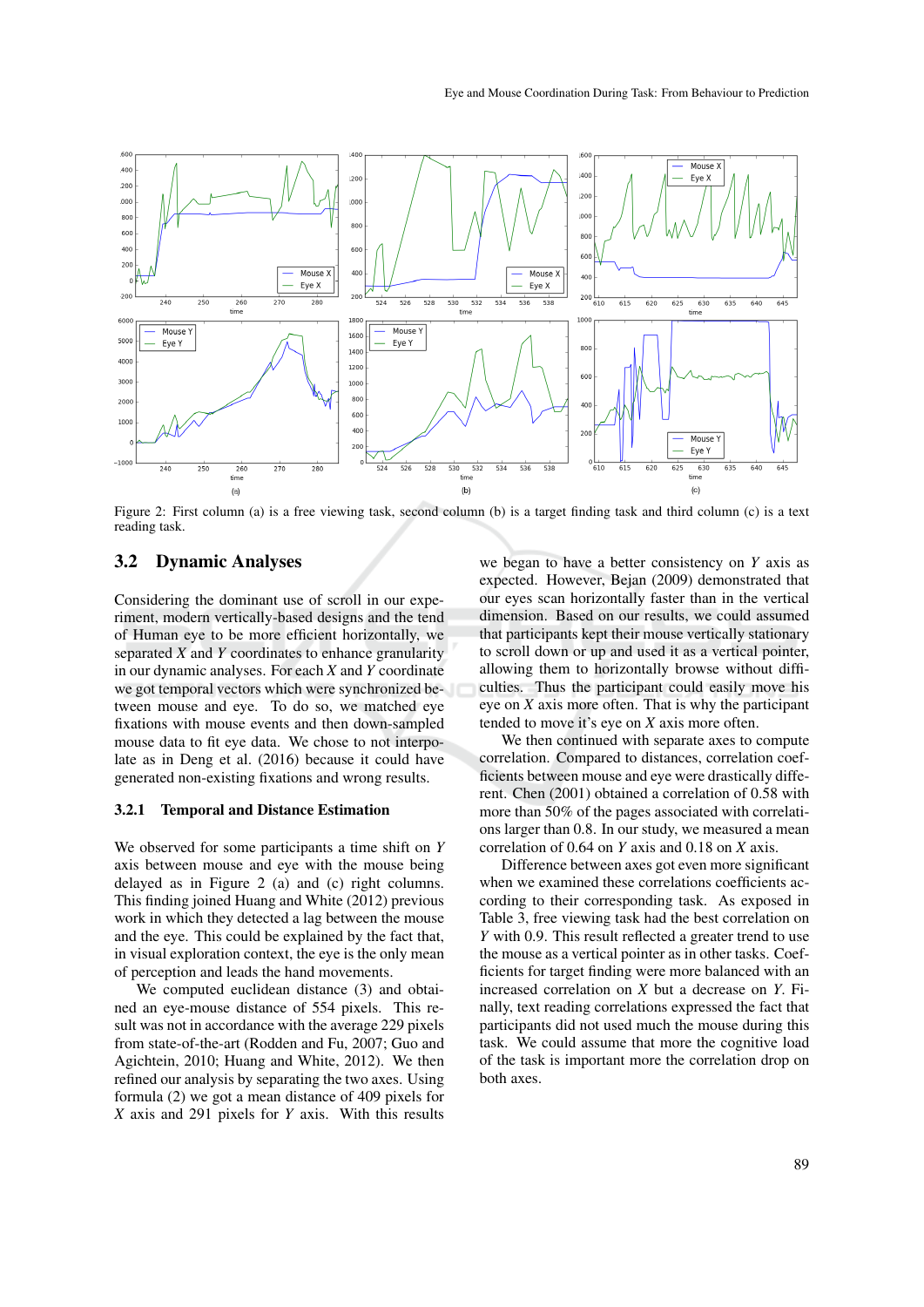Table 3: Pearson's correlation on X and Y axes.

| Task type      | $r_{\rm x}$ | Γv    |
|----------------|-------------|-------|
| Free viewing   | 0.176       | 0.921 |
| Target finding | 0.383       | 0.699 |
| Text reading   | 0.006       | 0.32  |

$$
d(i) = |x_m(i) - x_e(i)|
$$
 (2)

$$
d(X,Y) = \sqrt{(x_m - x_e)^2 + (y_m - y_e)^2}
$$
 (3)

#### 3.2.2 Scroll's Speed and Direction Influence

As we previously exposed, mouse and eyes were more correlated on *Y* axis. In addition, scroll events are a barely studied subject while it is a common behaviour in all webpages browsing. We based all our calculus on scroll sessions which corresponds to a set of continuous scroll events ended with a mouse movement. Scroll is an important feature providing good information about the degree of participants' interest on a website. Another advantage is that the scroll is measurable on desktop and mobile. Through the following analyses, we highlighted influence of behaviour on scroll's speed and amplitude.

We collected for each scroll session the direction (up or down) and the absolute speed. After empirical tries and errors and after taking into account the amount of data, we also separated the browser screen into 3 equals categories as in Figure 5 to detect patterns.

For the current analyses we removed text reading tasks because it did not included enough scroll events. For both amplitude and speed influence test, we performed a one-way independent ANOVA (analysis of variance) (4) test. The ANOVA examines if the mean of numeric variables differs across levels of categorical variables. After checking all assumptions (normality of errors, equal error variance across category, independence of errors), we hypothesized:

$$
H_0: \mu_0 = \mu_1 = \mu_2 \tag{4}
$$

 $H_1$ : At least one mean is not equal to the others.

As shown in Table 4, we considered that all means were equal to each other. The statistic test we ran was the ratio of the between-category variance and the within-category variance. If this ratio was greater than the critical probability distribution F, we could reject the null hypothesis. After obtaining a pvalue below the 0.05 threshold, we could affirm the rejection of the null hypothesis with a confidence rate of 95 %. Thus, we can conclude that there is an effect of scroll speed on eyes category position.

Table 4: Result test ANOVA with significance level (pvalue) and F-score.

| Indicator | Task           | Down  | Up    |
|-----------|----------------|-------|-------|
| F-test    | Free viewing   | 4.26  | 7.07  |
|           | Target finding | 3.76  |       |
| P-value   | Free viewing   | 0.017 | 0.001 |
|           | Target finding | 0.031 |       |

To go further, we had to determine and define this influence. We focused on means for each tasks using a Tuckey's test. We observed that while scrolling quickly, participants positioned their eyes at the opposite side of the scroll's direction to be able to detect bottom-up characteristics through peripheral vision as shown in Figure 3. Furthermore, when participants were looking for a specific information (target finding task), they tended to quickly look towards the center of the screen when the scroll speed decreased.

Then we focused on scroll's amplitude, which is the distance between the start and the end of a scroll session. We wanted to know if participants adapted their eyes position before scrolling. Here again we differentiated the target finding and the free viewing tasks and calculated the means distance for each area before the participant scroll.

Table 5: Result test ANOVA with significance level (pvalue) and F-score.

| Indicator | Task           | Down    | Up      |
|-----------|----------------|---------|---------|
| F-test    | Free viewing   | 3.08    | 10.44   |
|           | Target finding | 0.09    |         |
| P-value   | Free viewing   | < 0.001 | < 0.001 |
|           | Target finding | 0.9     |         |

We could conclude using ANOVA test that for the free viewing task, when the eyes were located at the bottom of the screen and before scrolling up, the scroll amplitude increased with p-value  $< 0.05$  as shown in Table 5. As expected, when the eyes were located on the top of the screen before scrolling down the scroll amplitude were much higher, see Figure 4 (a) and (b). About the target finding task, there was no significant impact (c) of amplitude on the screen area before scrolling (p-value  $> 0.05$ ). However, we noticed that when searching specific information, participants did not have a long scroll amplitude in order to not miss an element (text, blocs, titles, etc) and to differentiate them.

The scroll event could improve the prediction of the localization of the eyes on Y axis using the combination of direction, amplitude and speed variables.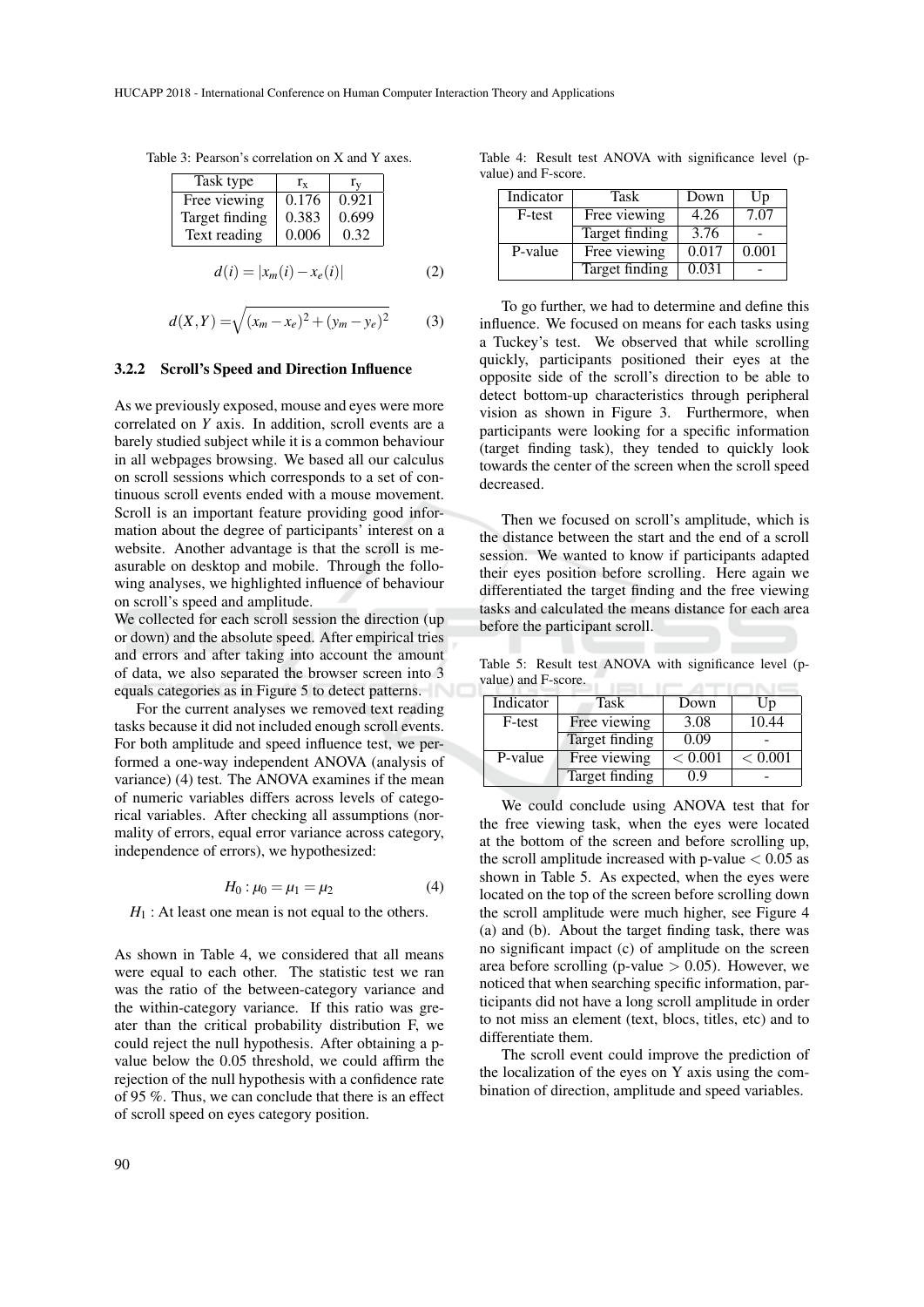

Figure 3: Eyes position according to scroll speed, (a) and (b) corresponds to free viewing task, (c) corresponds to target finding task.



Figure 4: Scroll amplitude according to screen area before scroll, (a) and (b) corresponds to free viewing task, (c) corresponds to target finding task.



#### 3.3 Model

Previous analyses provided several insights about users behaviours on webpages given more or less specific tasks. We built our models from these, more particularly from the eyes movements standard deviations. As in section 3.2.1, we separated *X* and *Y* axes to infer the parameters of a Gaussian model which predicted the eyes position based on the mouse position and cognitive load of the task. From these standard deviations we were able to define a confidence area around the mouse in which the eyes had a 70% probability to be in it. We chose to base our calculus on the 70<sup>th</sup> percentile because it was the minimum confidence rate we observed in the state of the art. As shown in Table 6, columns "x std." and "y std.", the  $70<sup>th</sup>$  percentile (5) gave a first coarse pixel area around the mouse cursor.

$$
percentile = \mu \pm Z\sigma \tag{5}
$$

Table 6: Standard deviation (percentile 70%) normal and using only sudden *X* changes.

| <b>Task</b> | x std. | y std. | std.<br>X | std.  |
|-------------|--------|--------|-----------|-------|
|             |        |        | thrs.     | thrs. |
| Free        | 558.0  | 416.4  |           |       |
| viewing     |        |        |           |       |
| Target      | 486.4  | 403.8  | 361.3     | 251.0 |
| finding     |        |        |           |       |
| Text re-    | 627.8  | 257.9  |           |       |
| ading       |        |        |           |       |

But we were interested in a better model, so we focused on specific behaviours during tasks. As shown in Figure 2 (a) target finding class, we identified sudden changes on *X* axis. After analysing participants' videos and comparing with several target finding tasks among them, we found that these sudden changes matched participant's interest. When the participant had a target finding goal and found his target, he quickly moved his mouse to the point of interest.

Thus, we manually defined a threshold at the beginning of each sudden changes and we computed the standard deviation before and after every final sudden change on *X*. We obtained better results as shown in Table 6, column "x std. thrs." and "x std. thrs.". Area covered by the  $70<sup>th</sup>$  was reduced by around 150 pixels for both axes. With this second model, we were able to increase the accuracy but only by focusing on a specific event.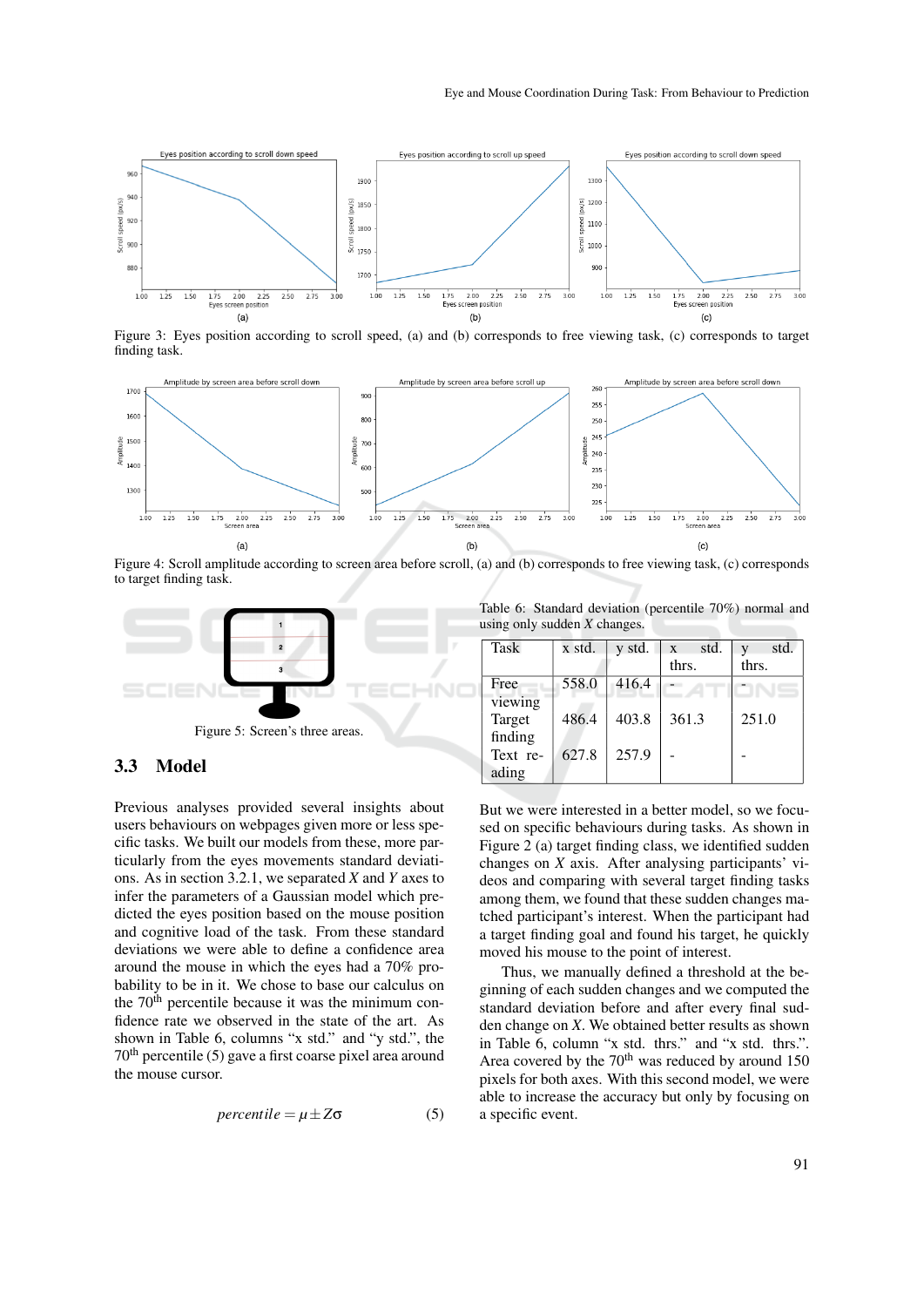## 4 CONCLUSION AND DISCUSSION

We first compared eye and mouse data with the saliency metric *PCC*. We did not find significant consistency between participants' eyes and mouse positions (inter) and between participants' eyes (intra). However, results showed that participants behaved in a more similar way when they had the same task with the same location (reading task).

Then, we got deeper with dynamic analyses. We showed that using distance and correlation, we were able to highlight more interesting coordinations between eyes and mouse. We had better results on *Y* axis than *X* axis and succeed to demonstrate behaviour differences between tasks. In addition, scroll analyses, clearly showed a relation between eyes position and scroll speed while browsing and amplitude before the scroll.

Finally, we made a model for each task able to predict the area around the mouse's cursor in which the eyes had 70% chances to be located in. However, eyes location uncertainty compared to mouse position remained high, even if we succeed to enhance the model during target finding task by observing brutal changes on *X* axis.

In this paper, we presented results of a preliminary study, used as a validation to conduct a bigger experiment, including more participants. This will allow us to analyse the impact of participants' age on their mouse movements. Moreover, we did not use scroll events analyses to enhance our models. In future work, we think that doing so, could boost the precision of the model by reducing the area around the mouse's cursor. We could also investigate new relations between the scroll and the eyes by analysing scroll in 2D. Then, we could use machine learning models to integrate new features and more user behaviours such as mouse patterns. Finally, our main objective is to propose the most accurate model in order to use it in real time to predict web user behaviours.

### ACKNOWLEDGEMENT

We thank French Research and Technology Association (ANRT) and Sublime Skinz for supporting this work.

### **REFERENCES**

Bejan, A. (2009). The goldenratio predicted: Vision, cognition and locomotion as a single design in nature. *In-* *ternational Journal of Design & Nature and Ecodynamics*, 4(2):97–104.

- Boi, P., Fenu, G., Davide Spano, L., and Vargiu, V. (2016). Reconstructing User's Attention on the Web through Mouse Movements and Perception-Based Content Identification. *Transactions on Applied Perception*, 13(3):1–21.
- Castelhano, M. S., Mack, M. L., and Henderson, J. M. (2009). Viewing task influences eye movement control during active scene perception. *Journal of Vision*, 9(3):1–15.
- Chen, M.-c. (2001). What can a mouse cursor tell us more? Correlation of eye / mouse movements on web browsing. In *Conference on Human Factors in Computing Systems*, pages 281–282.
- Cooke, L. (2006). Is the Mouse a" Poor Man's Eye Tracker"? *Annual Conference-Society for Technical Communication*, 53:252 – 255.
- Deng, S., Chang, J., Kirkby, J. A., and Zhang, J. J. (2016). Gaze–mouse coordinated movements and dependency with coordination demands in tracing. *Behaviour & Information Technology*, 35(8):665–679.
- Guo, Q. and Agichtein, E. (2010). Towards predicting web searcher gaze position from mouse movements. In *Extended Abstracts of Conference on Human Factors in Computing Systems*, pages 3601–3606.
- Huang, J. and White, R. (2012). User See, User Point: Gaze and Cursor Alignment in Web Search. In *Special Interest Group of Conference on Human Factors in Computing Systems*, pages 1341–1350.
- Le Meur, O., Le Callet, P., and Barba, D. (2007). Predicting visual fixations on video based on low-level visual features. *Vision Research*, 47(19):2483–2498.
- Mills, M., Hollingworth, A., and Dodd, M. D. (2011). Examining the influence of task set on eye movements and fi xations. *Journal of Vision*, 11(8):1–15.
- Mueller, F. and Lockerd, A. (2001). Cheese: tracking mouse movement activity on websites, a tool for user modeling. In *Extended Abstracts of Conference on Human Factors in Computing Systems*, pages 279– 280.
- Navalpakkam, V., Jentzsch, L. L., Sayres, R., Ravi, S., Ahmed, A., and Smola, A. (2013). Measurement and modeling of eye-mouse behavior in the presence of nonlinear page layouts. In *International Conference on World Wide Web*, pages 953–964.
- Ouerhani, N., Wartburg, R. V., and Heinz, H. (2004). Empirical Validation of the Saliency-based Model of Visual Attention. *Electronic Letters on Computer Vision and Image Analysis*, 3(1):13–24.
- Rodden, K. and Fu, X. (2007). Exploring how mouse movements relate to eye movements on web search results pages. In *Special Interest Group on Information Retrieval Workshop on Web Information Seeking and Interaction*, pages 29–32.
- Rodden, K., Fu, X., Aula, A., and Spiro, I. (2008). Eyemouse coordination patterns on web search results pages. In *Extended Abstracts of Conference on Human Factors in Computing Systems*, pages 2997–3002.